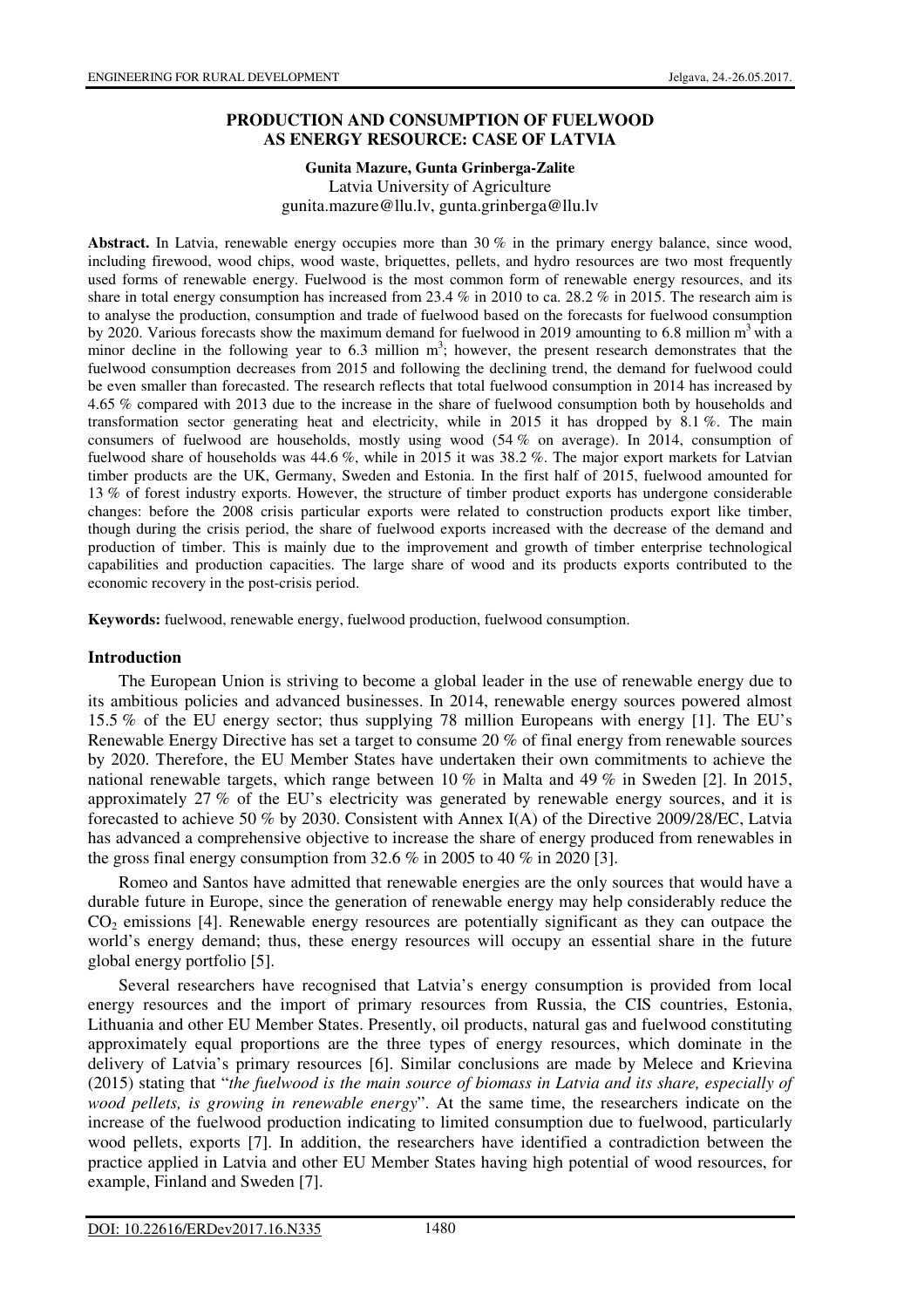The present research is *aimed* to analyse the production, consumption and trade of fuelwood based on the forecasts for fuelwood consumption by 2020. The following research *tasks* are advanced to achieve the research aim: 1) to study the basic figures for the fuelwood output and consumption; and 2) to provide an insight into the forecasts related with the fuelwood production and consumption. According to the definitions of the Joint Forest Sector Questionnaire, fuelwood is roundwood "*used as fuel for cooking, heating or power production".* In general, fuelwood includes "*wood harvested from main stems, branches and other parts of trees and wood that is used for charcoal production*. *It also includes wood chips to be used for fuel that are made directly from roundwood and it excludes wood charcoal*" [8].

#### **Materials and methods**

The information of the Central Statistical Bureau of Latvia, the Ministry of Agriculture, regulatory enactments of the European Commission and the Republic of Latvia, scientific publications of foreign and national researchers, and other materials were used for the purpose of the study. The research is based on the appropriately selected methods: monographic descriptive method, methods of analysis and synthesis, data grouping, logical and constructional methods.

The research authors have applied the following recalculation coefficients to compute comparable statistical indicators: 1 solid m<sup>3</sup> =  $0.4$  m<sup>3</sup>, 1 solid m<sup>3</sup> = 0.69 t, 1 loose m<sup>3</sup> = 0.28 t [9].

### **Results and discussion**

The forest resources themselves and their use as energy resource have historically been a driving force for the socio-economic development of Latvia. In general, forestry has been one of the basic sources of employment and income generation for the whole country. Therefore, timber and other wood products may be considered as one of the most significant renewable natural resources in Latvia. The application of renewable resources greatly depend on the technologies and substitution of conventional forestry products like firewood and wood chips with the products that require less production, transportation and storage costs [10]. Figure 1 shows that the generation of energy wood is possible within the entire wood processing stages, i.e. from forestry scraps to the secondary utilisation of timber as fuelwood.



Fig. 1. **Possibilities for utilisation of wood resources [11]**

Wood utilisation starts from wood resources in the forest following through several stages of processing, i.e. primary, further and secondary ones. An effective utilisation of raw materials is ensured by an efficient use of all forestry by-products and scraps [10]. Fuelwood may be obtained in almost all wood-processing cycles as it includes firewood, wood wastes, wood chips, wood briquettes and pelleted wood – obtaining of firewood from wood resources and processing into energy source (Stage 1); after that wood products may be transported for further processing (Stage 2); then used for consumption (waste, chips) or after the secondary processing used as energy source (Stages 3 and 4).

In Latvia, renewable energy occupies more than 30 % in the primary energy balance, since wood, including firewood, wood chips, wood waste, briquettes, pellets, and hydro resources are two most frequently used forms of renewable energy [12]. In the first half of 2015, fuelwood amounted for 13 %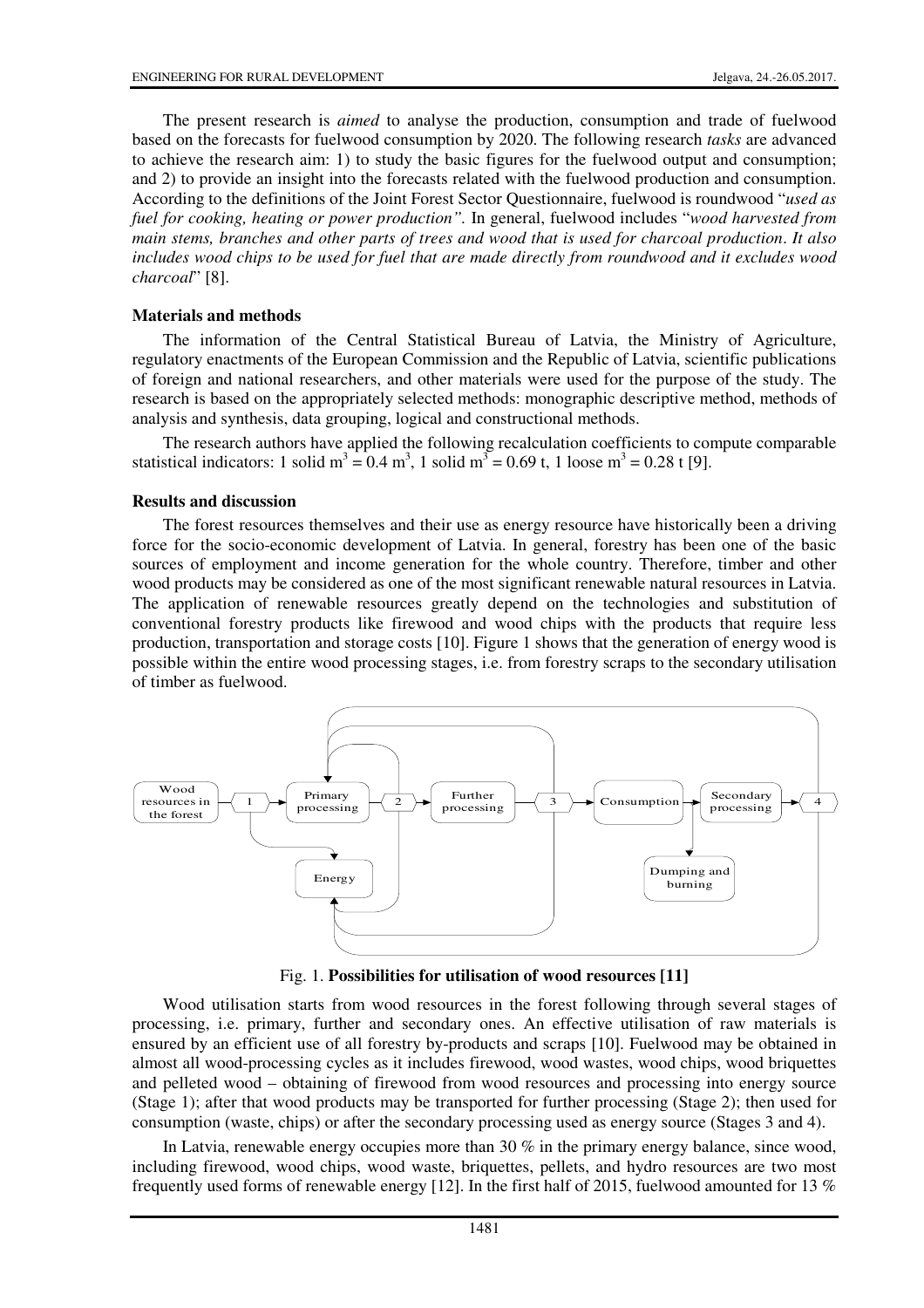of forest industry exports. However, the structure of timber product exports has undergone considerable changes: before the 2008 crisis particular exports were related to construction products export like timber, though during the crisis period, the share of fuelwood exports increased with the decrease of the demand and production of timber. This is mainly due to the improvement and growth of timber enterprise technological capabilities and production capacities. The large share of wood and its products exports contributed to the economic recovery in the post-crisis period [12]. Both historically and nowadays, the energy sector is the largest wood consumer due to the necessity to ensure heat for production and population leading to the analysis of the fuelwood production and consumption volumes (Fig. 2).



Fig. 2. **Fuelwood production and consumption volumes in Latvia for the period 2008-2015, thou.m<sup>3</sup> solid [13]** 

In Latvia, the annually available traditional fuelwood volumes (firewood, wood briquettes, wood chips, and other wood waste) fluctuate around 9.4 million  $m<sup>3</sup>$ . The highest peak in fuelwood production was reached in 2014, when it increased by 1.35 million  $m<sup>3</sup>$  or 15.1 % compared with the previous year; thus, amounting to 10.33 million  $m<sup>3</sup>$ . The largest volumes of fuelwood consumption are also observed in 2014, i.e. 7.67 million  $m^3$ . Traditionally, the annual fuelwood consumption fluctuates around 7.1 million  $m<sup>3</sup>$ , the rest of fuelwood volume is exported. In 2012, the fuelwood consumption increased by 0.64 million  $m<sup>3</sup>$  or 9.54 % compared with 2011. The increase relates with a number of fuelwood use projects, some of the major projects being in Ventspils, Liepaja and Jelgava city district heating systems which were reoriented of gas and fuel oil to fuelwood chips as well as the initiation of a new chip manufacturing project and processing plant for modernisation of the energy sector. Despite such an impressive project implementation, Latvia still has large stocks of fuelwood for domestic energy. The growing domestic consumption partially reduced the fuelwood volume available for exports; nevertheless, the fuelwood exports maintained a significant volume (Fig. 3).



Fig. 3. **Import and export volumes of fuelwood in Latvia for the period 2008-2015, thou·m<sup>3</sup> solid [13]**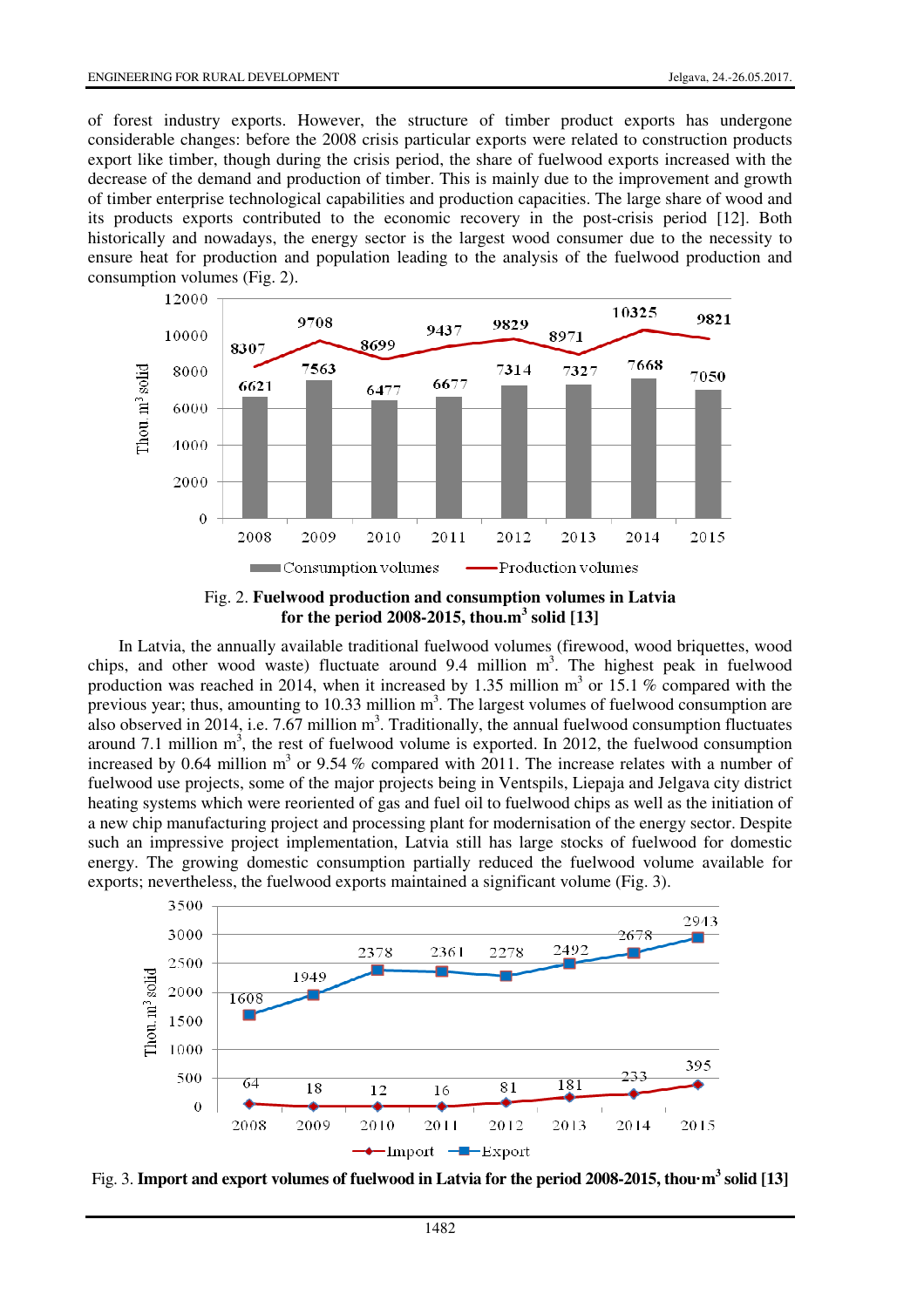Table 1

In 2015, Latvia exported 2.9 million  $m<sup>3</sup>$  of fuelwood, where pelleted wood and wood chips accounted for 52.77 % and 33.71 % respectively. In addition, exports include wood wastes, firewood and wood briquettes. This volume of exports is the highest one during the analysed period and it may relate with a sharp decline in the fuelwood consumption (decrease by 8.06 % compared with 2014). At the same time, imports have grown by 69.5 % compared with the previous year. The major export markets for Latvian timber products are the UK (in 2015 - 19.6 % of the total timber export, excluding furniture), Germany (10.6 %), Sweden (9.4 %) and Estonia (6.3 %). In the first half of 2015, fuelwood amounted for 13 % of forest industry exports [13].

Wood chips and sawdust are the major imported fuelwood products from Lithuania, Estonia, Belarus and Russia. This relates with the comparatively low share of wood chips and wood briquettes in total volumes of fuelwood production (Fig. 4).



### Fig. 4. **Fuelwood production by types of fuelwood in Latvia for the period 2008-2015, % [13]**

The analysis of fuelwood production by its types shows that firewood occupies the largest share in total fuelwood production; however, it has decreased from 65 % to 35 % during the analysed period. The increase in the share of wood chips (from 16 % to 26 %) and pelleted wood (from 6.6 % to 23 %) mainly explain the change in the structure of fuelwood production.

The changes in production and consequently in export and import volumes greatly coincide with the changes in consumption of energy resources including both renewable and non-renewable resources (Table 1).

| <b>Resource</b>           | 2010  | 2011  | 2012  | 2013  | 2014  | 2015  |
|---------------------------|-------|-------|-------|-------|-------|-------|
| Oil products              | 64.6  | 59.5  | 58.4  | 59.3  | 59.7  | 62.6  |
| Natural gas               | 61.3  | 54.0  | 50.8  | 50.3  | 45.4  | 46.1  |
| Fuelwood                  | 45.6  | 46.9  | 52.5  | 53.1  | 55.9  | 52.6  |
| Electric energy           | 16.0  | 15.1  | 19.8  | 15.8  | 16.0  | 13.8  |
| Coal                      | 4.4   | 4.5   | 3.6   | 3.0   | 2.5   | 2.0   |
| Other                     | 2.9   | 4.2   | 5.4   | 5.6   | 6.7   | 7.9   |
| Total                     | 194.8 | 184.2 | 190.5 | 187.1 | 186.2 | 185.0 |
| Share of<br>fuelwood, $%$ | 23.41 | 25.46 | 27.56 | 28.38 | 30.02 | 28.43 |

**Gross consumption of energy resources in Latvia in the period 2010-2015, PJ [14]** 

Over the period 2010-2015, the gross consumption of fuelwood has grown by 15.35  $\%$ , thus amounting to 52.6 PJ. In 2015, the share of fuelwood in the total energy consumption was 28.43  $\%$ , i.e. by 1.59 percentage points less compared with the previous year, when it reached the maximum value – 30.02 %. According to the Central Statistical Bureau, in 2015, Latvia's exports of fuelwood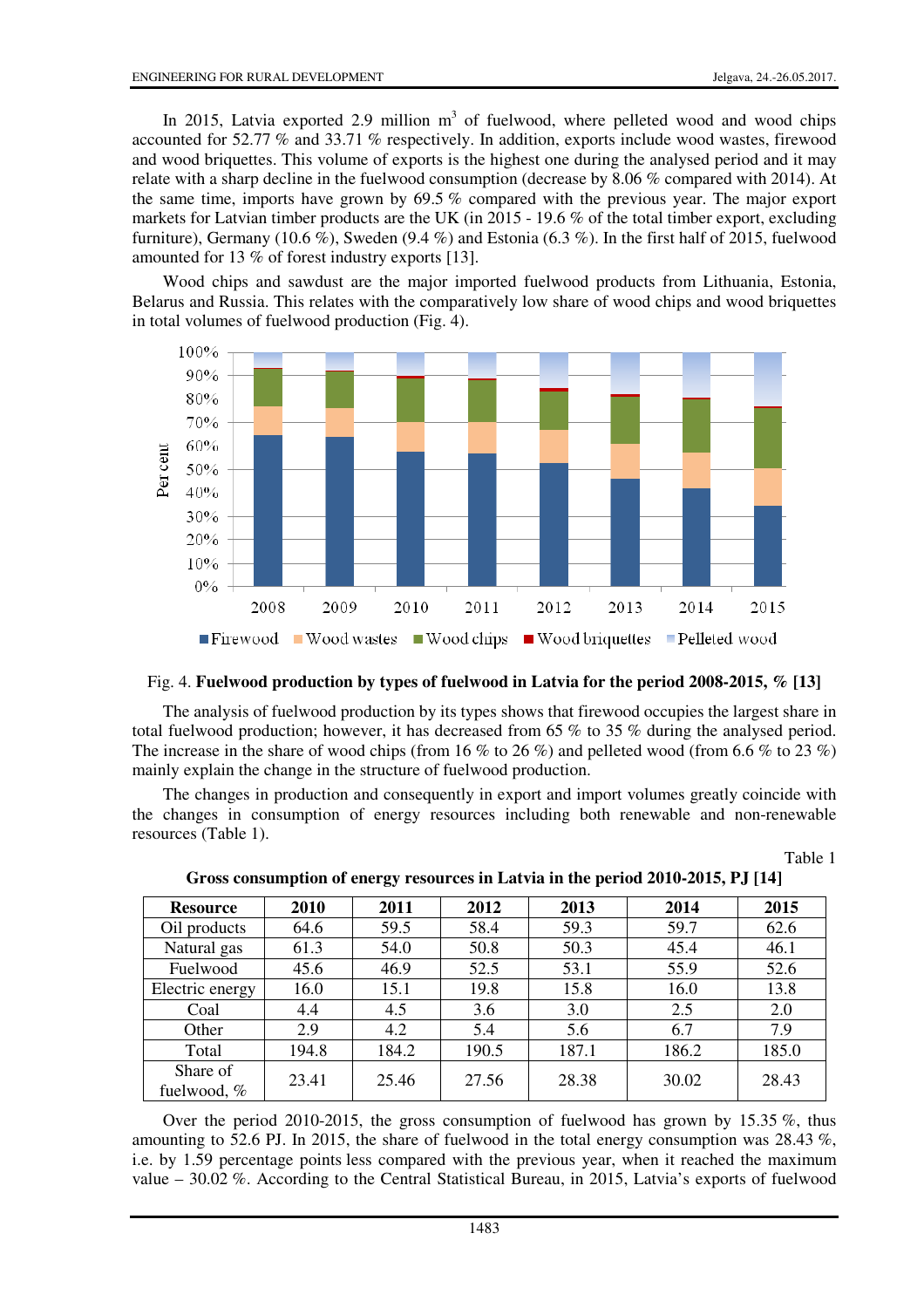reached 33.7 PJ, which accounted for 11.1 % more than in 2014 [14]. This means that the amount of produced wood pellets and wood chips increased by 14.1 % and 8.4 % respectively. In 2015, Latvia's exports of wood pellets accounted for 28.0 PJ or 20.4 % more than in 2014. Nevertheless, oil products occupy the largest share of consumed energy resources in Latvia, only then followed by fuelwood and natural gas.

The household sector is still the major fuelwood consumer; though, its share has decreased by 29.5 percentage points during the period of eight years, thus, constituting 38.2 % of the gross consumption of fuelwood in 2015. The consumption of fuelwood in the industry and construction sector has increased 2.74 times compared with the base year 2008; thus, accounting for 29.3 % of the gross consumption of fuelwood in this sector in the latest year of analysis, i.e., the year 2015 (Fig. 5).



 $\blacksquare$  Transformation sector  $\blacksquare$  Industry and construction  $\blacksquare$  Households  $\blacksquare$  Other sectors

## Fig. 5. **Fuelwood consumption by types of sectors in Latvia for the period 2008-2015, % [13]**

The growth in the share of industry and construction is logic, as fuelwood is the most competitive energy resources in heat production sector.

Various forecasts show the maximum demand for fuelwood in 2019 amounting to 6.8 million  $m<sup>3</sup>$ with a minor decline in the following year to 6.3 million  $m^3$  [15]. The present research demonstrates that the fuelwood consumption decreases from 2015 and following the declining trend, the demand for fuelwood could be even smaller than forecasted. However, the situation of fuelwood market may change due to different factors, the primary factor being the expansion of fuelwood use in the industrial sector.

## **Conclusions**

- 1. In Latvia, renewable energy occupies more than 30 % in the primary energy balance, since wood, including firewood, wood chips, wood waste, briquettes, pellets, and hydro resources are two most frequently used forms of renewable energy.
- 2. The annually available traditional fuelwood volumes fluctuate around 9.4 million  $m^3$ , reaching the highest peak in fuelwood production in 2014, while the annual fuelwood consumption fluctuates around  $7.1$  million  $m<sup>3</sup>$ , the rest of fuelwood volume is exported. The growing domestic consumption partially reduced the fuelwood volume available for exports; nevertheless, the fuelwood exports maintained an impressive volume.
- 3. The gross consumption of fuelwood has grown by 15.35 %, thus, amounting to 52.6 PJ over the period 2010-2015, namely, in 2015, the share of fuelwood in the total energy consumption was 28.43 %, i.e. by 1.59 percentage points less compared with the previous year, when it reached the maximum value  $-30.02\%$ .
- 4. The household sector is still the major fuelwood consumer; though, its share has decreased by 29.5 percentage points during the period of eight years; thus, constituting 38.2 % of the gross consumption of fuelwood in 2015.